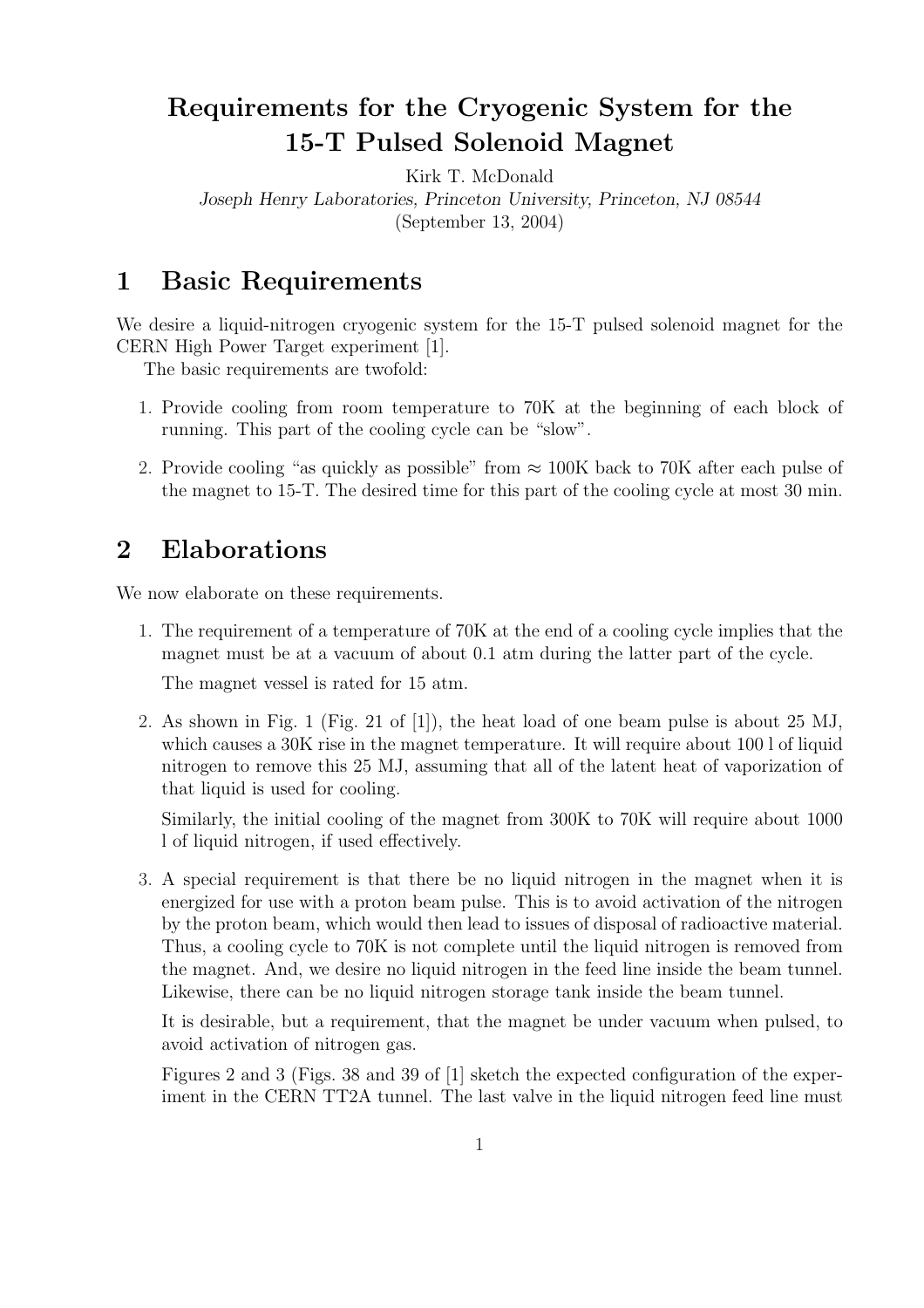

Figure 1: Time dependence in the 15-T pulsed magnet of the temperature  $T$ , the current I (with is directly proportional to the magnetic field  $B$ ), the coil resistance  $R$ , the voltage drop  $V$  across the coil, and the energy  $Q$  deposited in the coil by Joule heating.

be some 10 m from the magnet (unless we drill a hole for the line through the wall separating the TT2A and TT2 tunnels), to avoid activation of liquid nitrogen.

- 4. The requirement that there be no nitrogen in the magnet at the end of a cooling cycle, combined with the requirement of a cooling cycle of 30 min or less, has led us to prefer (not require) a cryogenic system in which the magnet attains 70K with nearly zero liquid nitrogen left inside the magnet.
- 5. The 15-T solenoid magnet is sketched in Fig. 4. All of the magnet leads and piping pass through one end of the magnet, with the exception of a drain on the bottom center of the out vacuum vessel, not shown in Fig. 4 but shown in Fig. 5.

The flow of liquid nitrogen within the magnet is sketched in Fig. 6. The liquid enters through a port near the top of the endplate of the magnet, and passes across the top of the magnet to an input plenum at the other end.

The liquid can then pass into the 4 concentric rings of cooling channels around and between the 3 magnet coils. These channels have a total volume of about 10 l. I believe that a set of circumferential grooves is being added such that once the liquid (or gas) has entered one ring of channels, it can flow both horizontally (along the channels) and azimuthally (around the grooves).

The liquid (and gas) exits the magnet coils into a plenum on the inside of the magnet endplate. Gas can then exit the magnet through an outlet port, located just below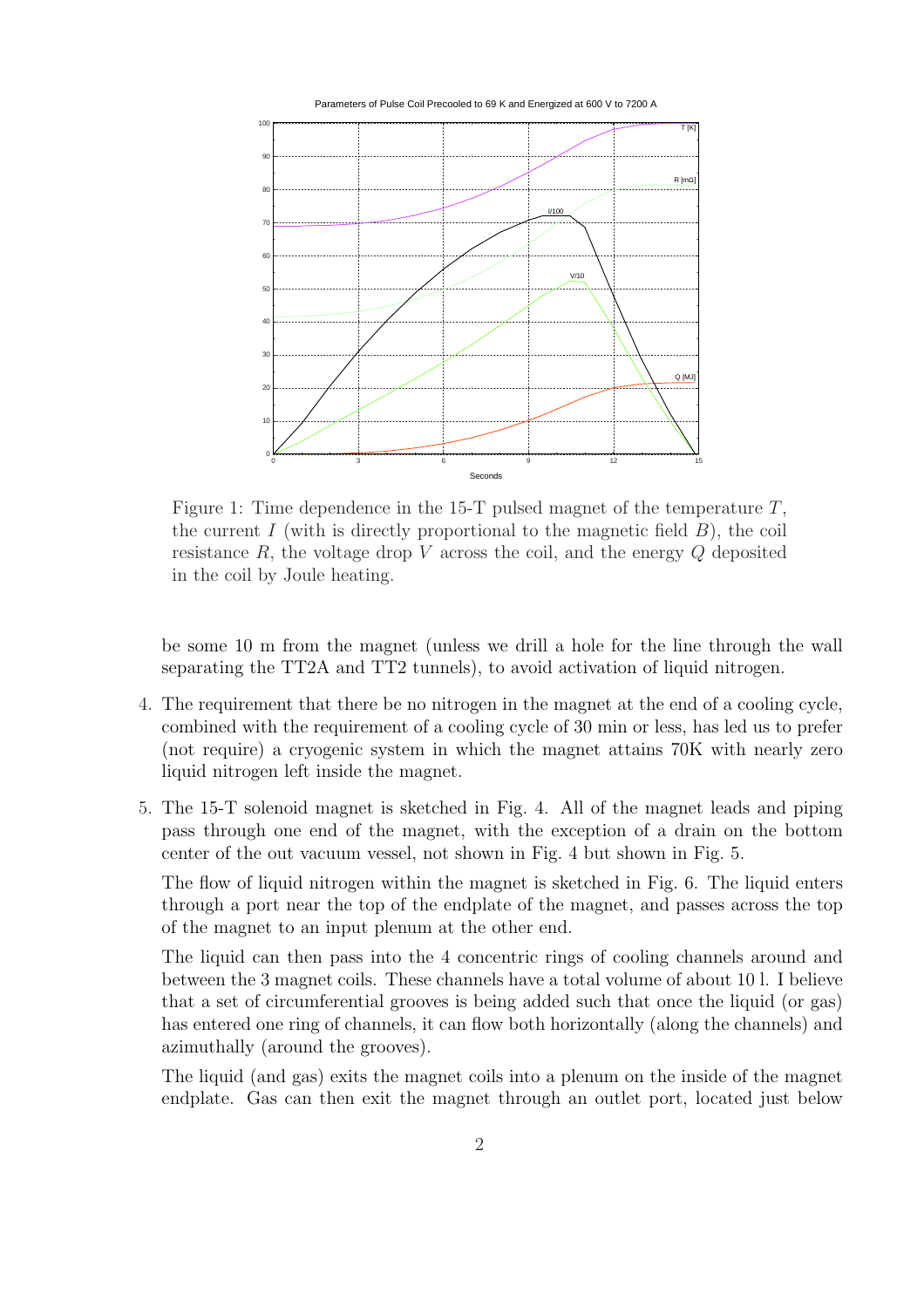

Figure 2: Plan view of a possible arrangement of DC power lines and the cryogenic transfers, with the solenoid magnet at the location of option 2. The 4.6 MW power converter could reside in the ISR tunnel, with the DC bussing passing through an existing 2-m high horizontal access shaft to the TT2A tunnel. The cryogenic transfer lines would pass along the TT2 tunnel and up the vertical access shaft to 6,000 l dewar on the surface.



Figure 3: Elevation view of the sloping TT2 tunnel and the associated vertical access shaft. The cryogenic transfer lines are shown for option 1.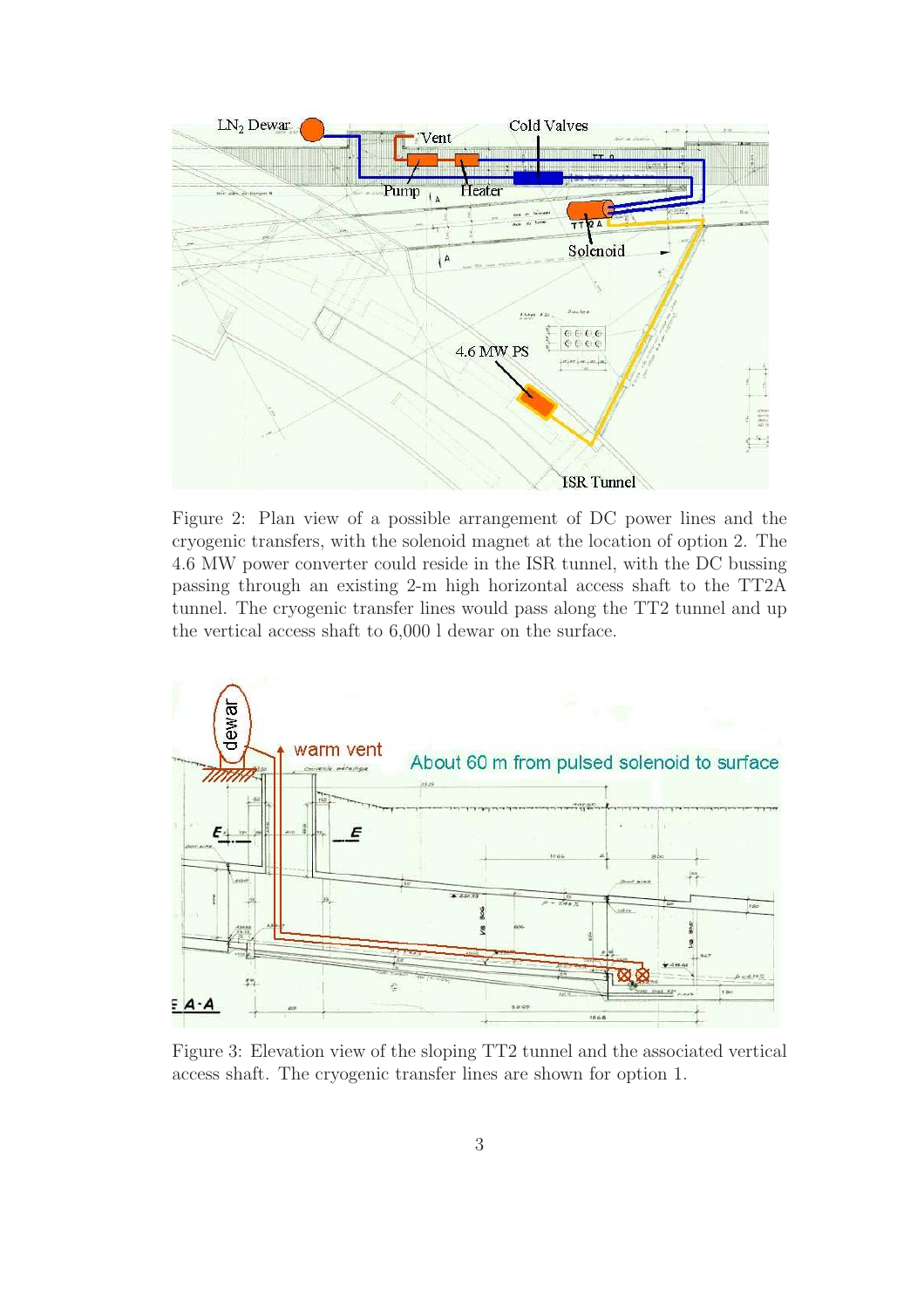

Figure 4: Sketches of the concept of a 15-T, pulsed copper solenoid for use in the prototype target studies [2].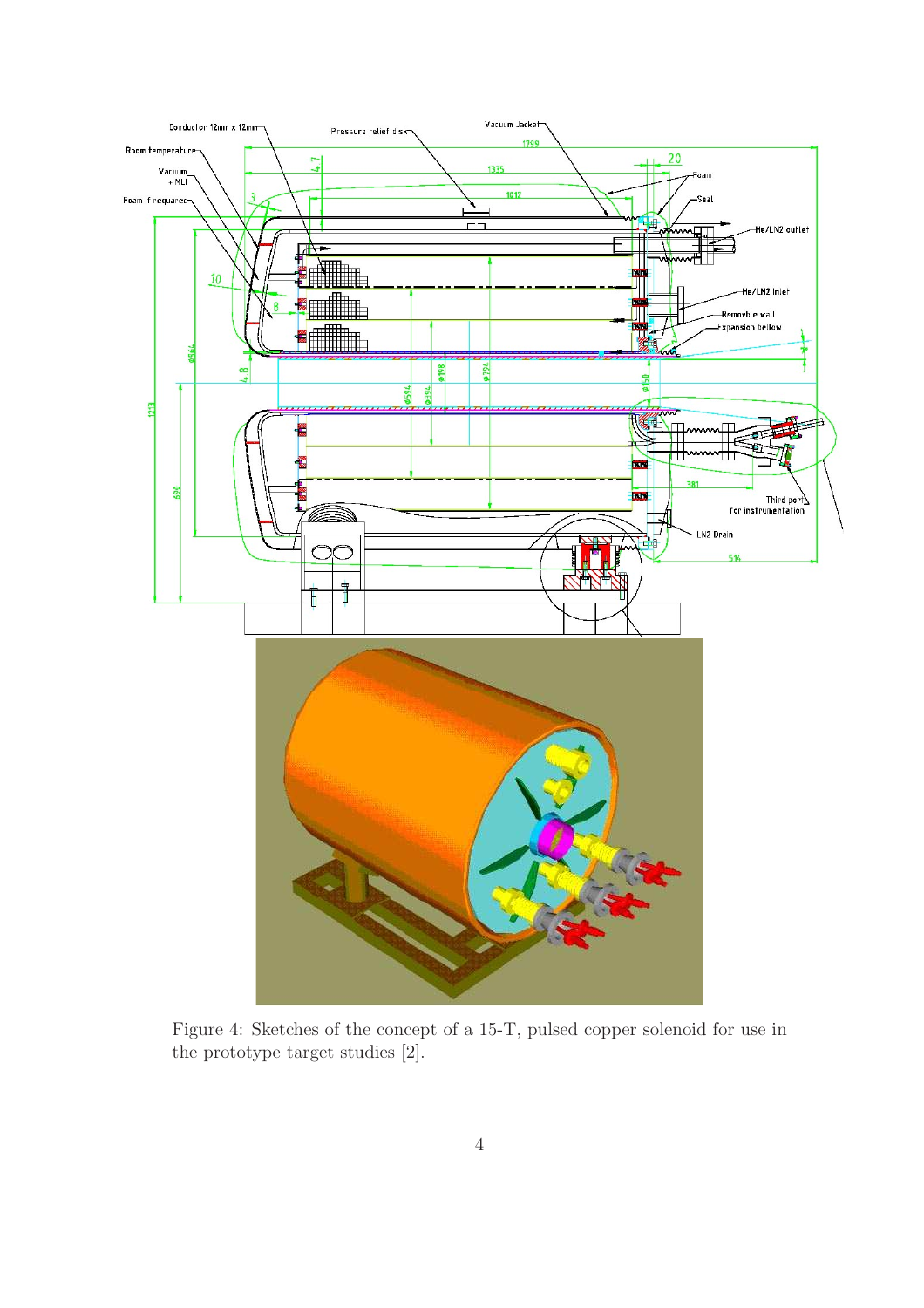

Figure 5: Vertical section through the outer vacuum vessel of the magnet, showing the drain port at the bottom. From drawing bnl-011.dwg, available at http://www.psfc.mit.edu/people/titus



Figure 6: Sketch of the flow of liquid nitrogen within the magnet. From http://198.125.178.188/bnlpulsed/dam.pdf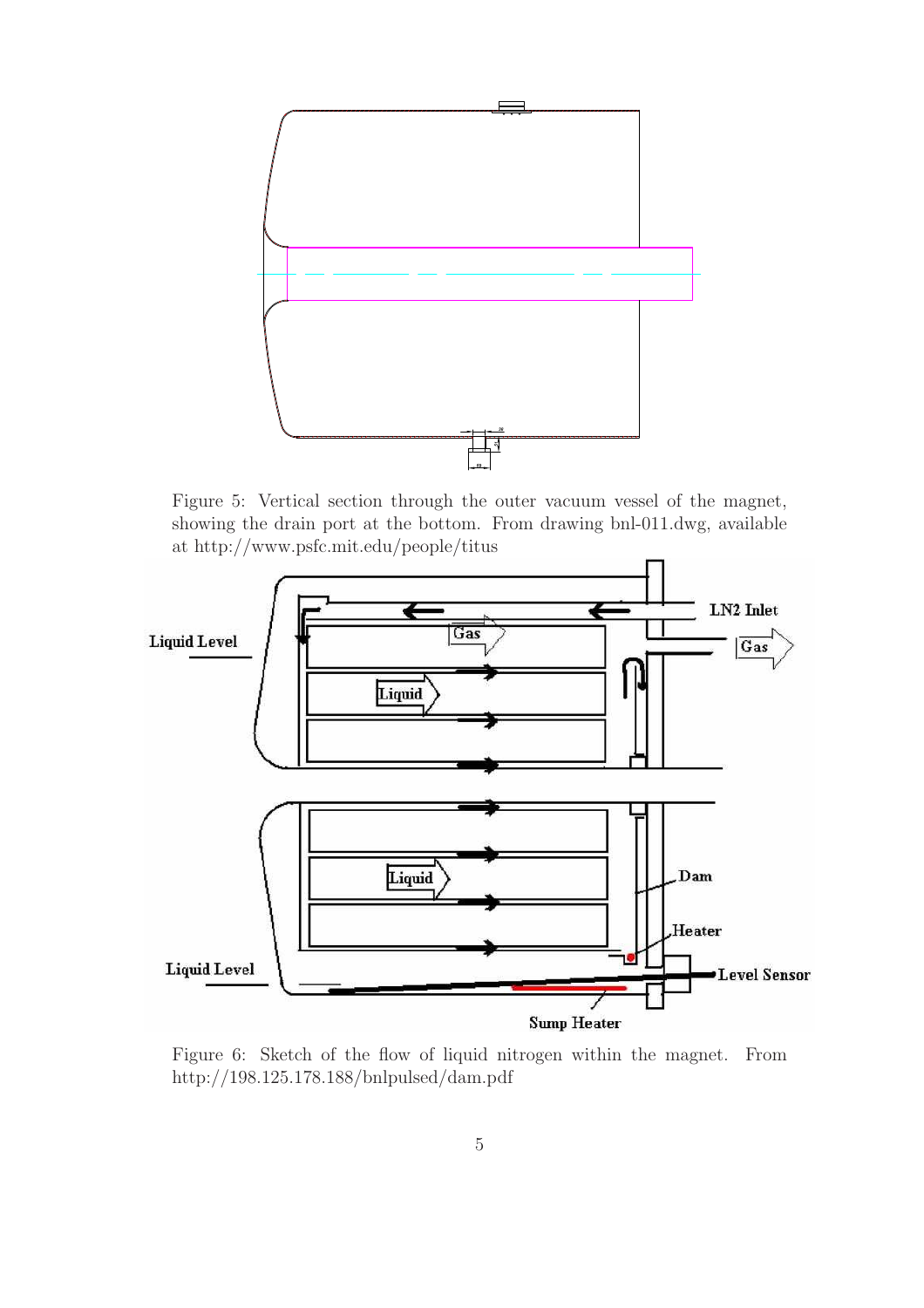the inlet port. It is not expected that liquid will be taken out of this port. Rather, if liquid is to be removed from the magnet, it will pass out through the drain port shown in Fig. 5.

The magnet can be filled with a total of about 300 l of liquid (which is 3 times as much as is actually needed to cool the magnet from 100 to 70 K)

- 6. A difficulty with this flow scheme (which was adopted at a time when it was thought that the coolant would be He gas [3]) is that the inner of the 3 magnet coils would receive no liquid into its channels unless the liquid level inside the magnet is more than 30 cm high. This means that the magnet would have to be filled with much more liquid than needed, in principle, to cool from 100 to 70K if there is to be any cooling of the inner coil.
- 7. A possible solution to minimize the amount of liquid left in the magnet at the end of a cooling cycle is to install a "dam" at the output end of the cooling channels, as shown in Fig. 6.

The liquid level inside the magnet would be controlled such that no liquid ever spills over the dam. In this case, the drain port at the bottom of the magnet would not be used. However, when the magnet reaches 70 K there would still be about 10 l of liquid "trapped" behind the dam. This liquid would have to be boiled away by a heater. Since it takes about 2.5 MJ of energy to vaporize 10 l of liquid nitrogen, this would require, say, a 2.5 kW heater to be operated for 1000  $s = 15$  min  $=$  half the desired time of the cooling cycle.

A sketch of a minimal cryogenic system for use with the dam is shown in Fig. 7. Liquid nitrogen is supplied from a storage dewar (on the surface outside the tunnels) and enters the magnet through a proportional control value. This valve is to be programmed to minimize the amount of liquid in the magnet when it reaches 70K (while maintaining a cooling time of less than 30 min). To achieve a final temperature of 70K, the magnet must be at partial vacuum. The vacuum pump is at room temperature, so there must be a heater between the magnet and the pump to warm the gas.

8. Earlier designs of cryogenic schemes that utilized the drain valve appeared to be considerably more costly because of additional components needed to handle the liquid that is drained from the magnet. However, we should reconsider this option.

Some recent thoughts on a scheme that utilizes the drain are represented in Fig. 8 by F. Haug of CERN.

9. We would like to test the magnet at full power with a near-final cryogenic system before we take beam at CERN. Because the 5 MW power supply is a costly, long-leadtime device, we may not be able to perform this test at CERN. An option exists to perform the cryo test at MIT, where a 10 MW supply is available for short-term use. Thus, we may have the additional requirement that the cryogenic system be implementable first at a site other than CERN, while remaining compatible with CERN cryogenic operation and safety standards.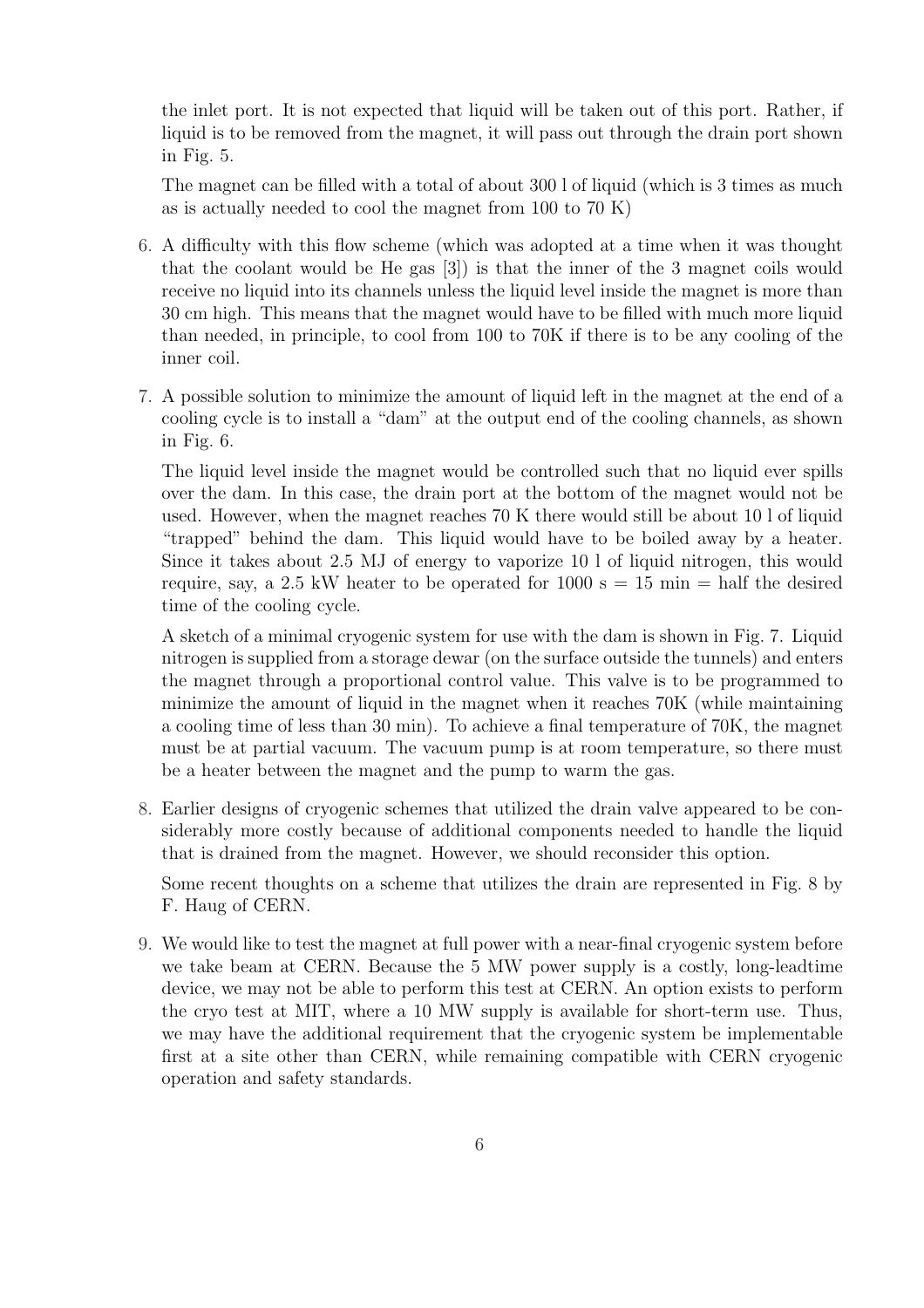

Figure 7: Sketch of a cryogenic system for operation of the magnet with an internal dam for the liquid nitrogen.



Figure 8: Sketch of a cryogenic system for operation of the magnet that uses the drain (F. Haug).